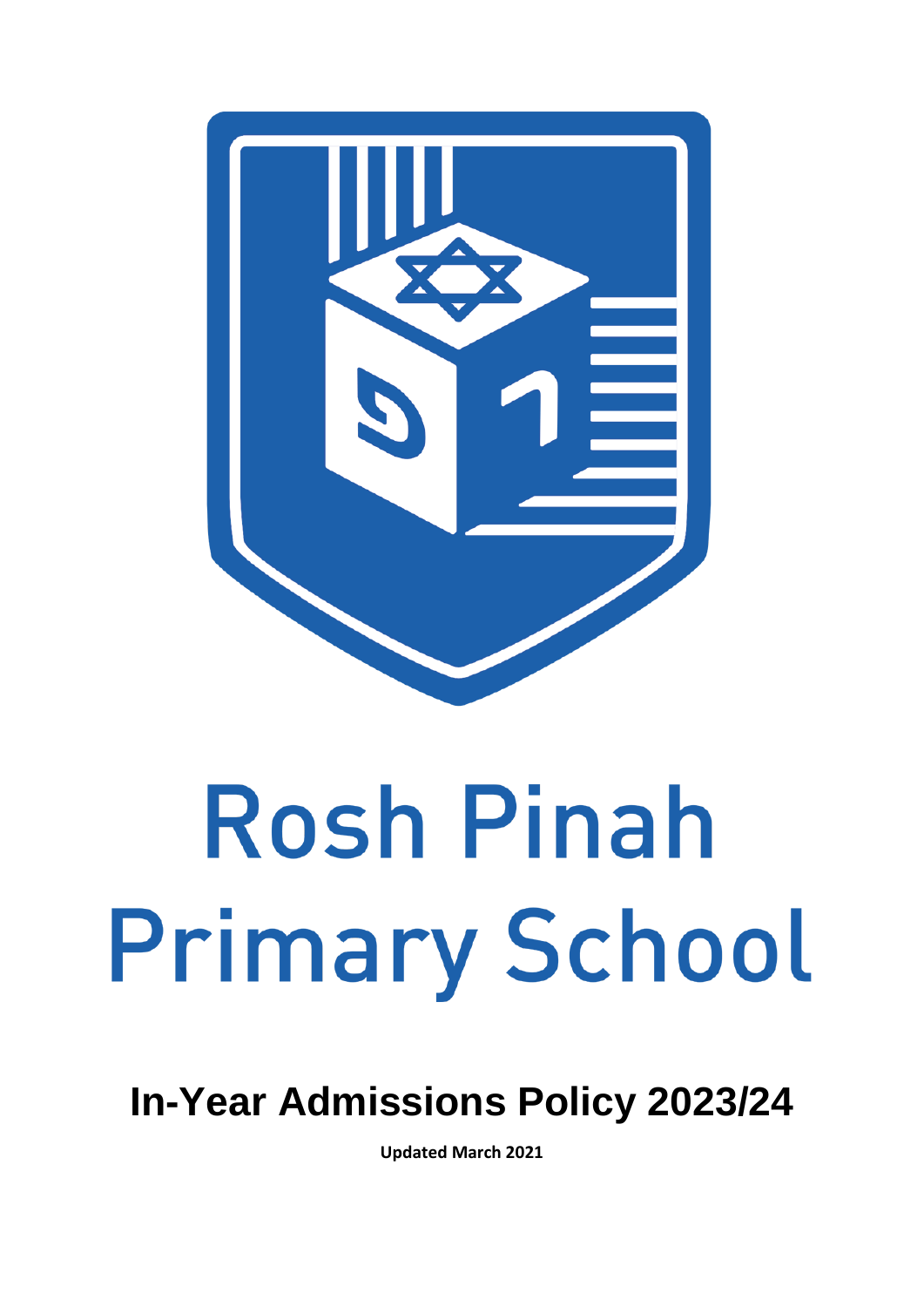# **Admissions Criteria – In Year 2023/24**

The Rosh Pinah Jewish Primary School is a Scopus Jewish Day School. The religious character of the School is that of Modern Orthodox Judaism, as described in more detail in the statement of the School's ethos which can be found on the school's website. We ask all parents applying for a place here to respect this ethos and its importance to the school community. This does not affect the right of the parents who are not of the faith of the school to apply for and be considered for a place here.

The school is unable to offer places to children without an application to the London Borough of Barnet. The School's own certificate of Religious Practice (CRP) must be completed and submitted to the school. Eligibility is determined by reference to information contained in the CRP. **If a CRP is not provided an application cannot be considered.**

**Application Process**: In order to make an application to the school you will need to complete and return to the London Borough of Barnet, a Barnet (CAF) and return to Rosh Pinah School, the School's Certificate of Religious Practice (CRP) and the School's Supplementary Information Form (SIF) with 2 Forms of proof of primary current address, current council tax bill and utility bill – (mobile phone bill or bank statements will not be accepted).

The School's criteria give preference to those applicants with 4 points on the CRP ranked in order of date of confirmed application by Rosh Pinah Primary School. If in the event of over-subscription the following criteria give preference to children who have attained and verified four (4) points on the School's Certificate of Religious Practice (CRP)

Your application is on a year by year basis and applications need to be renewed for each academic year.

### **In the event of over-subscription, places will be offered in accordance with the following criteria:-**

**Over-Subscription Criteria:** The over-subscription criteria gives preference to children who have attained and verified four (4) points on the School's Certificate of Religious Practice (CRP). In the event of over-subscription, places will be offered in accordance with the following criteria:

- 1. Looked after or previously looked after children who ceased to be looked after because they were adopted (or became subject to a residence order or special guardianship order) who have 4 points on the CRP. The definition of a "looked after child" is by reference to footnote 16 to paragraph 1.7 of the Admissions Code.
- 2. Children who have 4 points on the CRP with a sibling enrolled at the School at the time of application and the sibling is due to continue to attend the School after the child enters the School.
- 3. Children of staff who have 4 points on the CRP where the member of staff has been employed by the School for 2 or more years at the proposed date of entry.
- 4. Children who have 4 points on the CRP who are siblings of former pupils of the School.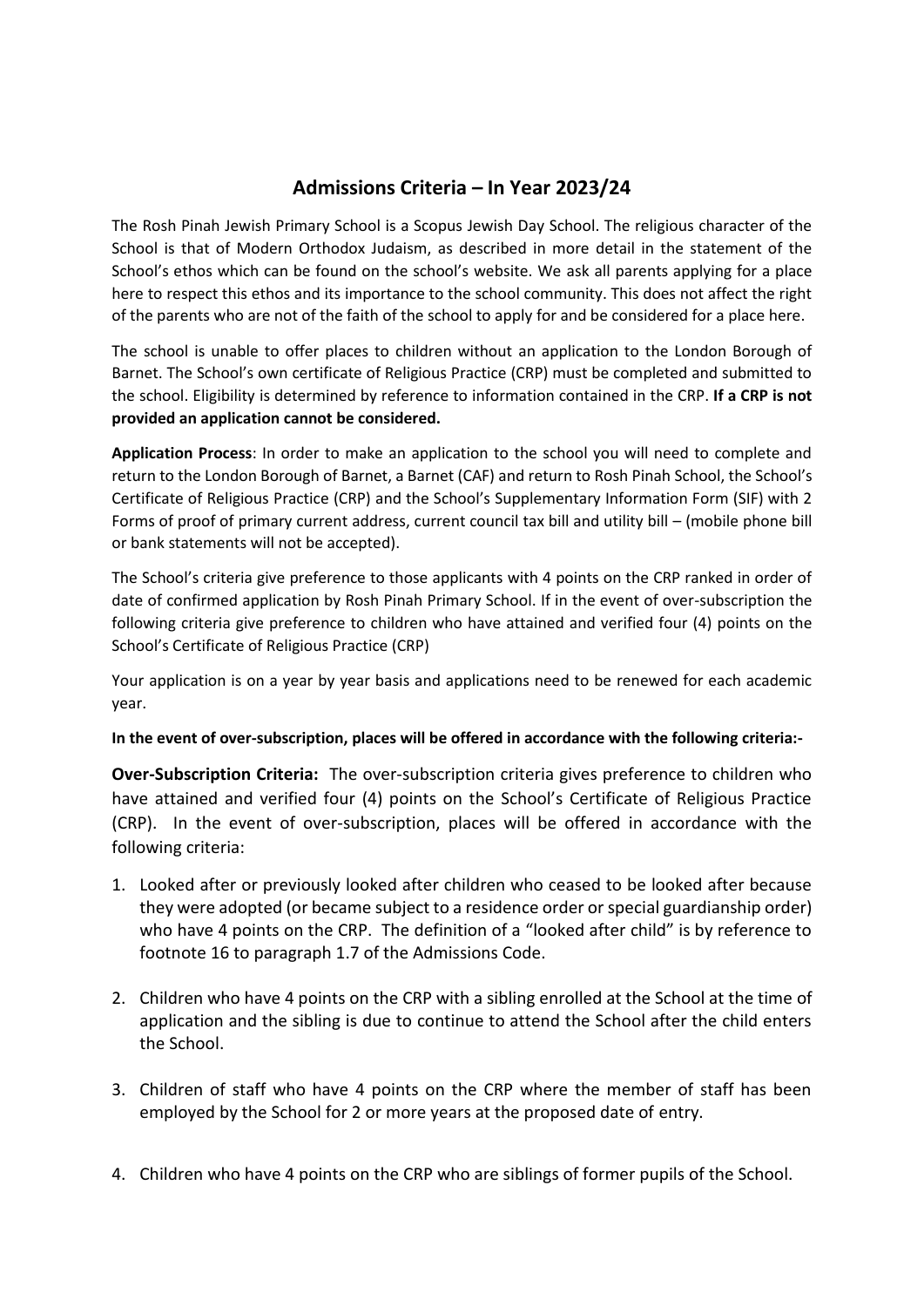- 5. Other children who have 4 points on the CRP.
- 6. Looked after or previously looked after children who ceased to be looked after because they were adopted (or became subject to a residence order or special guardianship order) who do not have 4 points on the CRP. The definition of a "looked after child" is by reference to footnote 16 to paragraph 1.7 of the Admissions Code.
- 7. Any other children who do not have 4 points on the CRP.

### **Tie-Breaker**

In the event of there being more applicants than places available within criteria 1-7 above, priority will be given to children whose Primary Residence is closest to the School. Distance is measured in a straight line between the address point from the child's home supplied by Ordnance Survey, to the School's main gate using the Council's computerised geographical information system. In cases where more than one applicant lives equidistant from the School, and places cannot be offered to all these children, the available place will be determined by random allocation supervised by a person independent of the School.

Please see guidance notes for Clarification.

## **Guidance Notes:**

"**Primary Residence**" means the address which the child lives at during the School week. In cases of split residence, if the child regularly lives at more than one address Monday to Friday, the primary address provided should be the address where the child spends the majority of his/her time. If the child lives at two addresses equally, the address of the parent/carer that claims child benefit/child tax credit will be considered as the child's primary residence (for the purposes of distance measurement). If the child lives at two addresses equally and the family is not in receipt of child tax credits the address used will be the address where the child is registered with a GP. It does not include more distant relations who live at the same address. Subject to this definition the School applies the rules and criteria of Barnet LBB, as set out in Barnet's applicable guide to School admissions. Proof of residence is required before the offer of a place is confirmed.

"**Siblings**" includes half-siblings, step-siblings and adopted siblings, whether or not they live at the same address. It does not include more distant relations who live at the same address. Legal documentation will be required to be submitted at the time of application as evidence of half (birth certificate), step (marriage certificate) and adopted (adoption certificate) siblingship.

"**School**" means Rosh Pinah Primary School, i.e. for children from Reception to Year 6.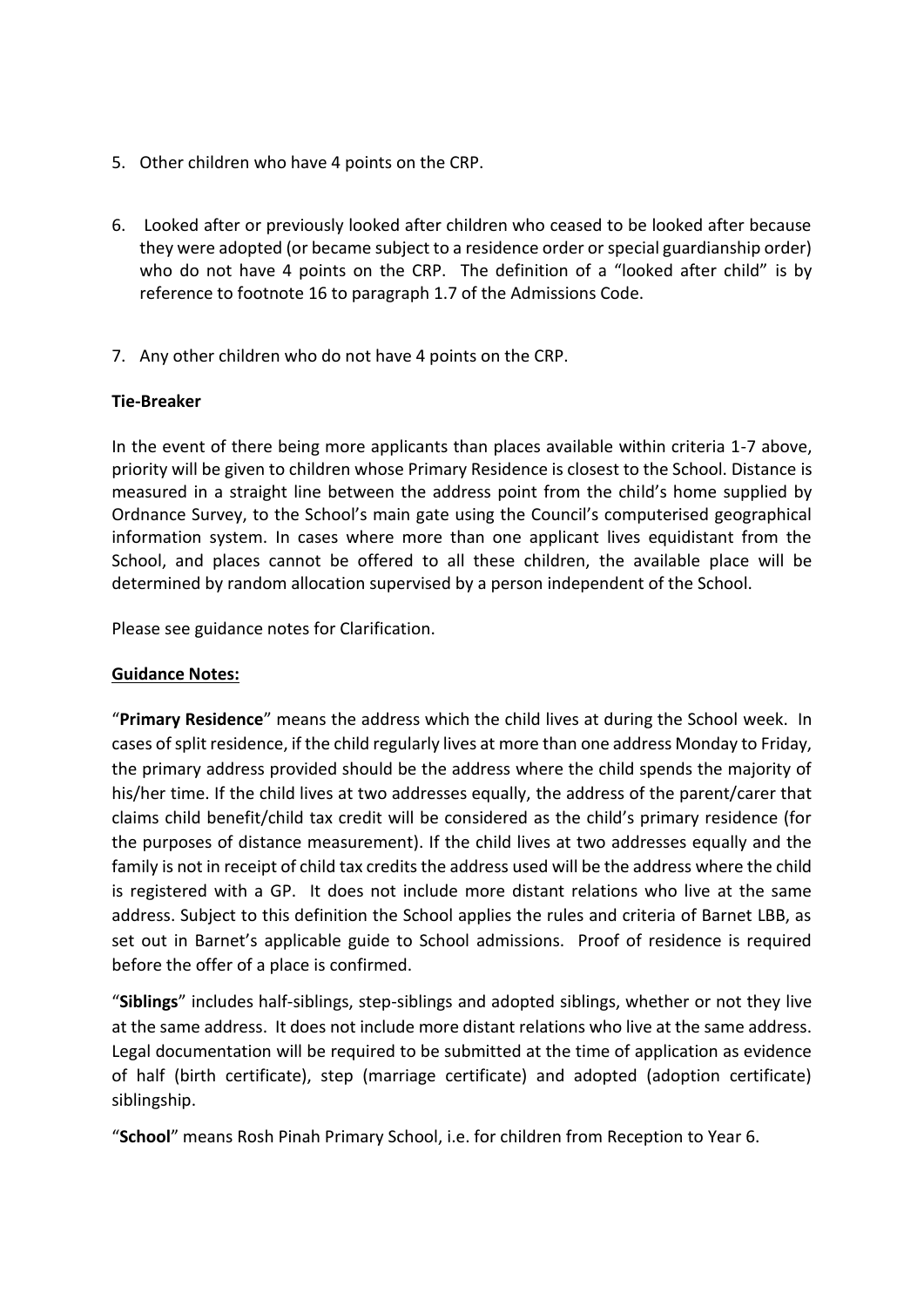**Distance Measurement**: All distances to be measured hereunder will be measured by the shortest route using the London Borough of Barnet's School's Admissions team measurement tool.

**Pupils with a Statement of Special Educational Needs**: The admission of pupils with a Statement of Special Educational Needs (or an Education, Health and Care plan) is dealt with by a completely separate procedure and outside of the normal admissions round. Details of this separate procedure are set out in the *Special Education Needs Code of Practice.* This procedure is run by the Local Authority and if a child with a Statement is placed in the School via the Local Authority before the normal admission offers are made, the number of places may be reduced.

**Twins and children from Multiple Births**: These children will be admitted when one of the siblings is the  $60<sup>th</sup>$  child and, as a result, the School's PAN will be increased.

**Appeals**: Parents have the right to appeal against the refusal to admit a child to the School. This should be done in writing to the Clerk to the Appeals Committee at the School and received within 20 School Days from the date of notification of an unsuccessful application. Further Details regarding the appeals process can be found on the School website.

**In Year Fair Access**: The Admissions Forum may require the School to admit a child exceptionally, either outside the normal admissions arrangements or in excess of the published admission limit, in order to protect the interests of vulnerable children and those with challenging behaviour. These pupils will be shared between School in ways that are fair, objective and transparent.

**In-Year Admissions**: Applications can be made at any time (please see our In-Year Admissions application form on the School website) and there is an appeals procedure if it has not been possible to offer a place at that time. This should be done in writing to the Clerk to the Governors within three weeks of the notification of the refusal of a place.

**Change of Address**: If the offer has been made on a geographical basis; it is conditional upon your still being resident at the application address at the beginning of the Autumn Term 2022 and may be withdrawn if you move further away from the School.

**Applicants from Nursery**: There is no guarantee or right to a place in the Reception year following attendance at the Rosh Pinah Nursery. Parents must apply via the local authority where the child lives.

**Response by Parents**: A parent who does not respond to the offer of a place may have the offer withdrawn if the deadline quoted in the email or letter is not met.

**Late Applications**: All applications for the Reception year received between 15th January 2022 and 31 August 2022 will be considered "late" and will be processed after those that have been received on time. The application procedure is otherwise the same, save that all forms should be returned without delay. Following the application procedure for Reception year places, and once initial offers have been made, the waiting list will be adjusted to include late applications.